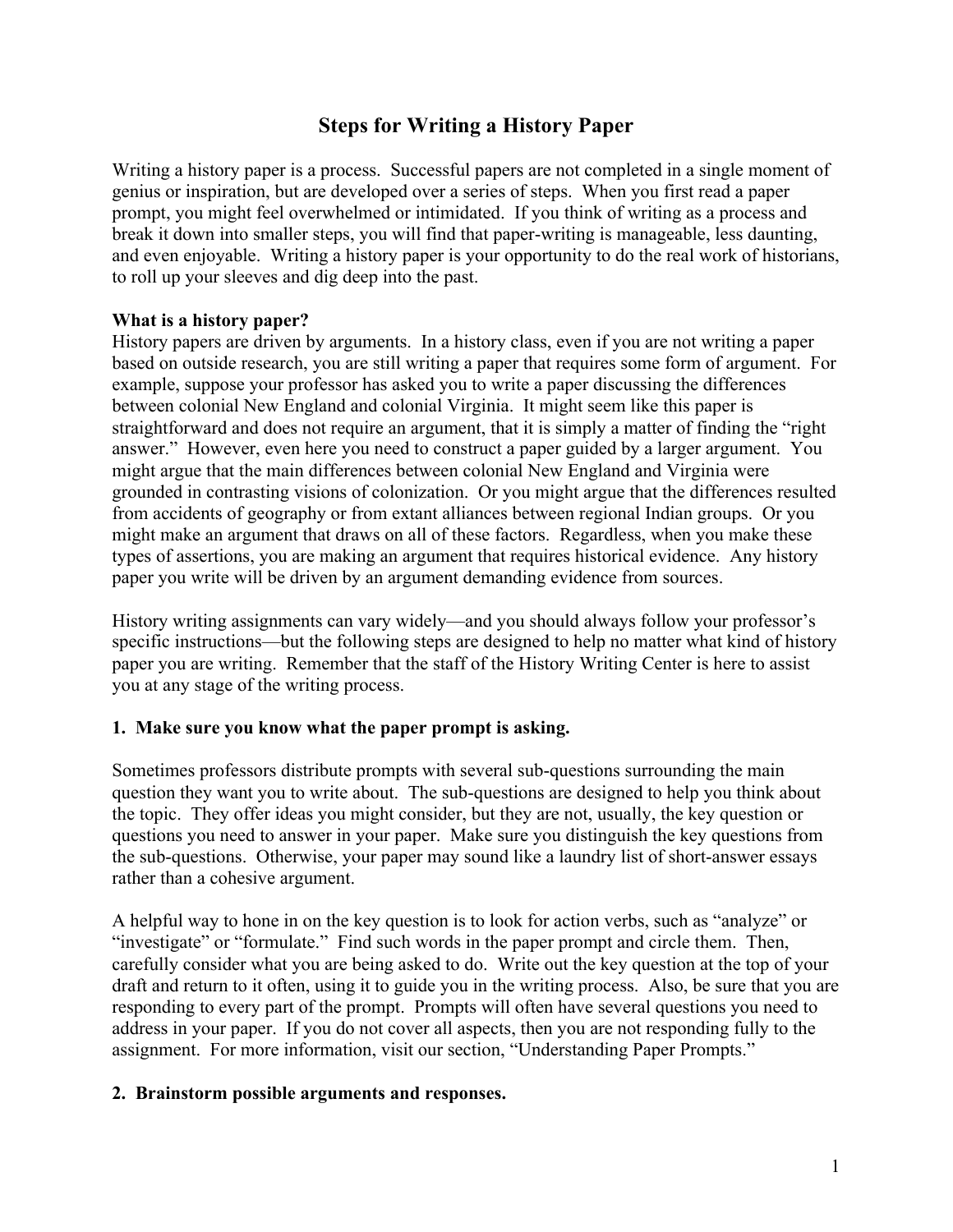Before you even start researching or drafting, take a few minutes to consider what you already know about the topic. Make a list of ideas or draw a cluster diagram, using circles and arrows to connect ideas—whatever method works for you. At this point in the process, it is helpful to write down all of your ideas without stopping to judge or analyze each one in depth. You want to think big and bring in everything you know or suspect about the topic. After you have finished, read over what you have created. Look for patterns or trends or questions that keep coming up. Based on what you have brainstormed, what do you still need to learn about the topic? Do you have a tentative argument or response to the paper prompt? Use this information to guide you as you start your research and develop a thesis.

### **3. Start researching.**

Depending on the paper prompt, you may be required to do outside research or you may be using only the readings you have done in class. Either way, start by rereading the relevant materials from class. Find the parts from the textbook, from the primary source readings, and from your notes that relate to the prompt.

If you need to do outside research, the UCLA library system offers plenty of resources. You can begin by plugging key words into the online library catalog. This process will likely involve some trial and error. You will want to use search terms that are specific enough to address your topic without being so narrow that you get no results. If your keywords are too general, you may receive thousands of results and feel overwhelmed. . To help you narrow your search, go back to the key questions in the essay prompt that you wrote down in Step 1. Think about which terms would help you respond to the prompt. Also, look at the language your professor used in the prompt. You might be able to use some of those same words as search terms.

Notice that the library website has different databases you can search depending on what type of material you need (such as scholarly articles, newspapers, books) and what subject and time period you are researching (such as eighteenth-century England or ancient Rome). Searching the database most relevant to your topic will yield the best results. Visit the library's History Research Guide for tips on the research process and on using library resources. You can also schedule an appointment with a librarian to talk specifically about your research project. Or, make an appointment with staff at the History Writing Center for research help. Visit our section about using electronic resources as well.

#### **4. Take stock and draft a thesis statement.**

By this point, you know what the prompt is asking, you have brainstormed possible responses, and you have done some research. Now you need to step back, look at the material you have, and develop your argument. Based on the reading and research you have done, how might you answer the question(s) in the prompt? What arguments do your sources allow you to make? Draft a thesis statement in which you clearly and succinctly make an argument that addresses the prompt.

If you find writing a thesis daunting, remember that whatever you draft now is not set in stone. Your thesis will change. As you do more research, reread your sources, and write your paper, you will learn more about the topic and your argument. For now, produce a "working thesis," meaning, a thesis that represents your thinking up to this point. Remember it will almost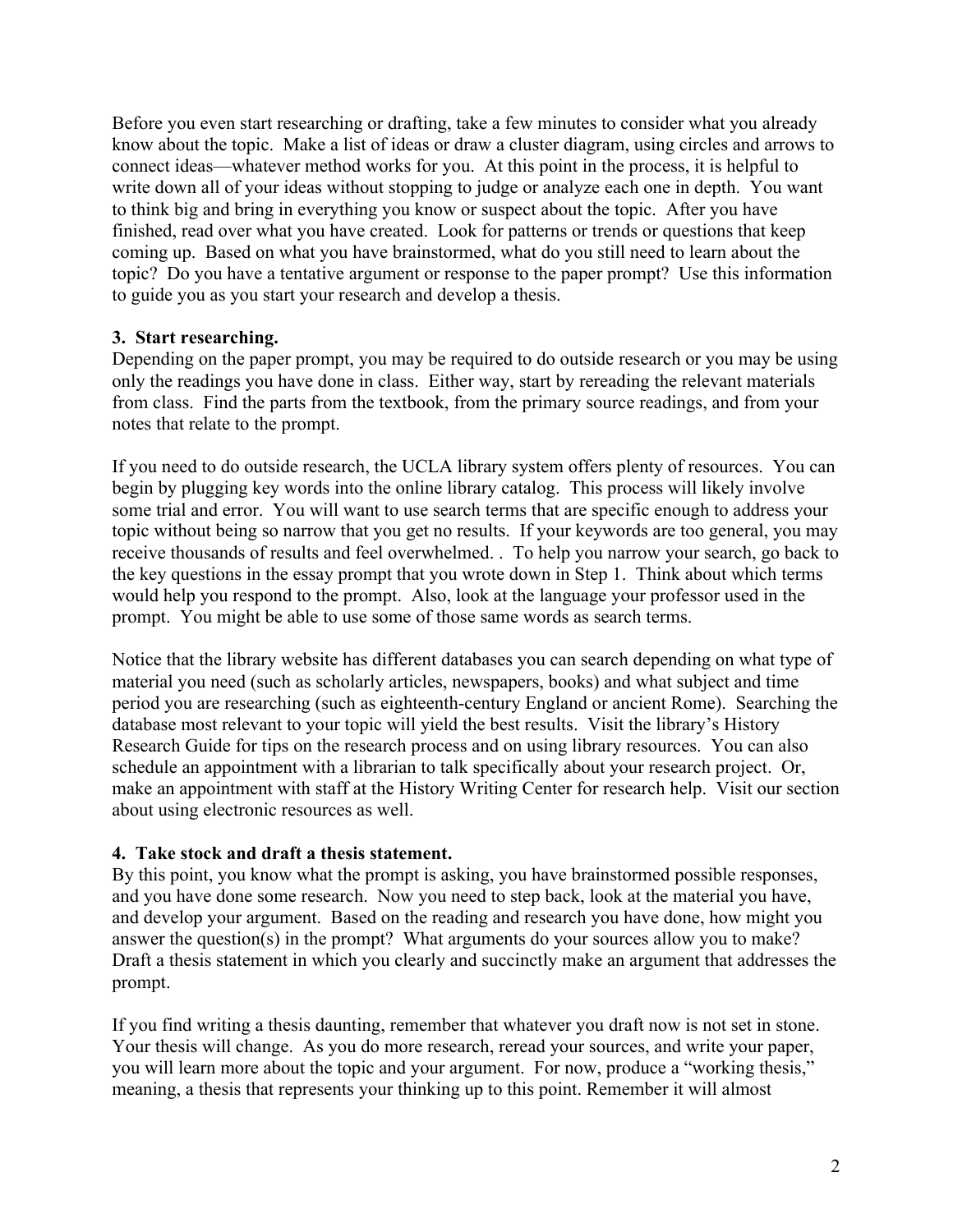certainly change as you move through the writing process. For more information, visit our section about thesis statements. Once you have a thesis, you may find that you need to do more research targeted to your specific argument. Revisit some of the tips from Step 3.

### **5. Identify your key sources (both primary and secondary) and annotate them.**

Now that you have a working thesis, look back over your sources and identify which ones are most critical to you—the ones you will be grappling with most directly in order to make your argument. Then, annotate them. Annotating sources means writing a paragraph that summarizes the main idea of the source as well as shows how you will use the source in your paper. Think about what the source does for you. Does it provide evidence in support of your argument? Does it offer a counterpoint that you can then refute, based on your research? Does it provide critical historical background that you need in order to make a point? For more information about annotating sources, visit our section on annotated bibliographies.

While it might seem like this step creates more work for you by having you do more writing, it in fact serves two critical purposes: it helps you refine your working thesis by distilling exactly what your sources are saying, and it helps smooth your writing process. Having dissected your sources and articulated your ideas about them, you can more easily draw upon them when constructing your paper. Even if you do not have to do outside research and are limited to working with the readings you have done in class, annotating sources is still very useful. Write down exactly how a particular section in the textbook or in a primary source reader will contribute to your paper.

# **6. Draft an outline of your paper.**

An outline is helpful in giving you a sense of the overall structure of your paper and how best to organize your ideas. You need to decide how to arrange your argument in a way that will make the most sense to your reader. Perhaps you decide that your argument is most clear when presented chronologically, or perhaps you find that it works best with a thematic approach. There is no one right way to organize a history paper; it depends entirely on the prompt, on your sources, and on what you think would be most clear to someone reading it.

An effective outline includes the following components: the research question from the prompt (that you wrote down in Step 1), your working thesis, the main idea of each body paragraph, and the evidence (from both primary and secondary sources) you will use to support each body paragraph. Be as detailed as you can when putting together your outline.

### **7. Write a first draft.**

This step can feel overwhelming, but remember that you have already done a lot of work and armed with your working thesis, source annotations, and outline—have all the tools you need. Do not feel that you have to work through your outline from beginning to end. Some writers find it helpful to begin with the section in which they feel most confident. Look at your outline and see if there is one part that is particularly fleshed out; you may want to begin there. Your goal in the draft is to articulate your argument as clearly as you can, and to marshal your evidence in support of your argument. Do not get too caught up in grammar or stylistic issues at this point, as you are more concerned now with the big-picture task of expressing your ideas in writing.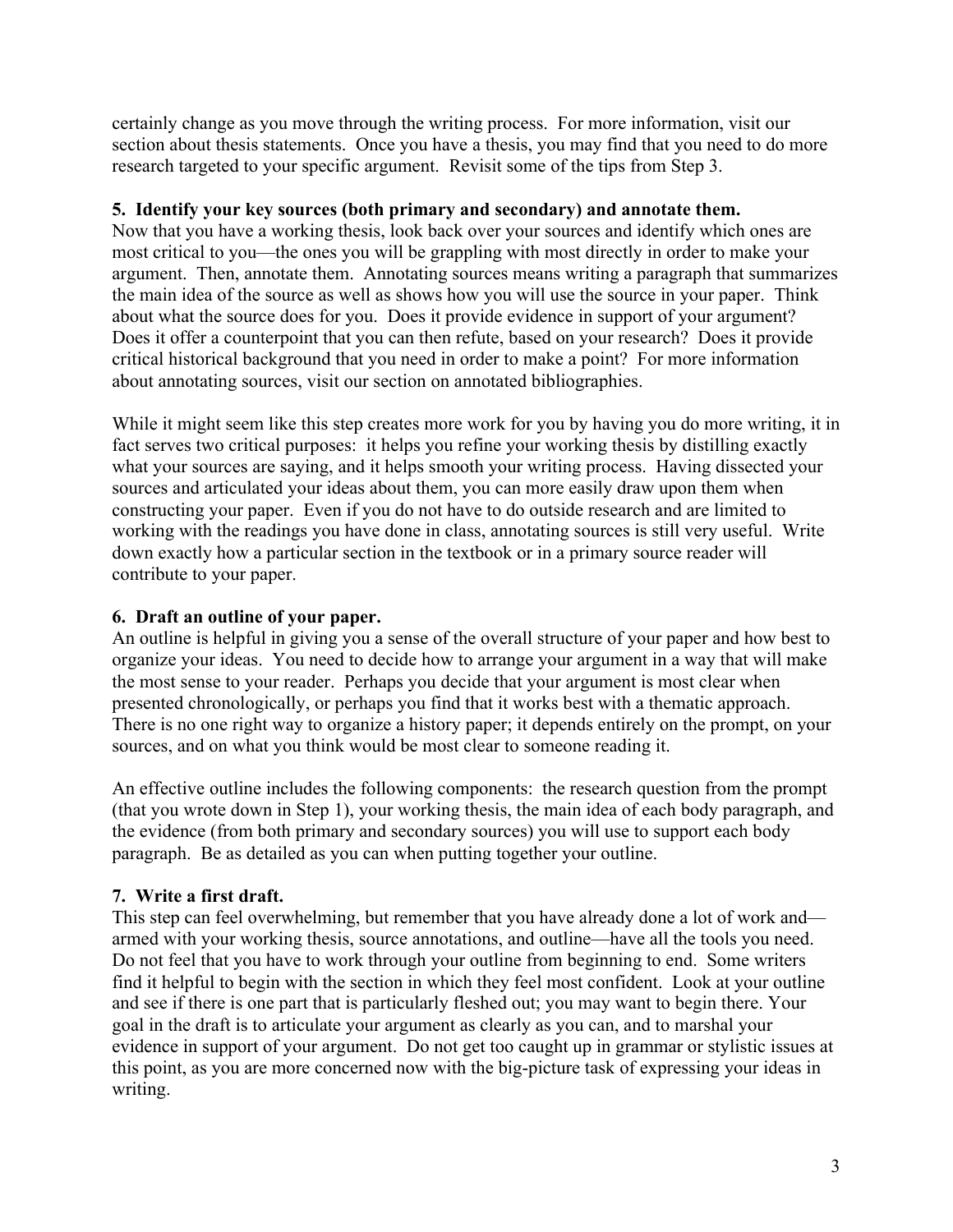If you have trouble getting started or are feeling overwhelmed, try free writing. Free writing is a low-stakes writing exercise to help you get past the blank page. Set a timer for five or ten minutes and write down everything you know about your paper: your argument, your sources, counterarguments, everything. Do not edit or judge what you are writing as you write; just keep writing until the timer goes off. You may be surprised to find out how much you knew about your topic. Of course, this writing will not be polished, so do not be tempted to leave it as is. Remember that this draft is your first one, and you will be revising it.

When you are writing up the evidence in your draft, you need to appropriately cite all of your sources. Appropriate citation has two components. You must both follow the proper citation style in your footnotes and bibliography, and document always but only when such documentation is required. Remember that you need to cite not just direct quotations, but any ideas that are not your own. Inappropriate citation is considered plagiarism. For more information about how and when to cite, visit our section on citations.

### **8. Revise your draft.**

After you have completed an entire first draft, move on to the revision stage. Think about revising on two levels: the global and the local. The global level refers to the argument and evidence in your paper, while the local level refers to the individual sentences. Your first priority should be revising at the global level, because you need to make sure you are making a compelling and well-supported argument.

A particularly helpful exercise for global-level revision is to make a reverse outline, which will help you look at your paper as a whole and strengthen the way you have organized and substantiated your argument. Print out your draft and number each of your paragraphs. Then, on a separate piece of paper, write down each paragraph number and, next to it, summarize in a phrase or a sentence the main idea of that paragraph. As you produce this list, notice if any paragraphs attempt to make more than one point; mark those for revision. Once you have compiled the list, read it over carefully. Study the order in which you have sequenced your ideas. Notice if there are ideas that seem out of order or repetitive. Look for any gaps in your logic. Does your argument flow and make sense?

When revising at the local level, check that you are using strong topic sentences and transitions, that you have adequately integrated and analyzed quotations, and that your paper is free from grammar and spelling errors that might distract the reader or even impede your ability to communicate your point. One helpful exercise for revising on the local level is to read your paper out loud. Hearing your paper will help you catch grammatical errors and awkward sentences.

Here is a checklist of questions to ask yourself while revising on both the global and local levels:

- Does my thesis clearly state my argument and its significance?
- Does the main argument in each body paragraph support my thesis?
- Do I have enough evidence within each body paragraph to make my point?
- Have I properly introduced, analyzed, and cited every quotation I use?